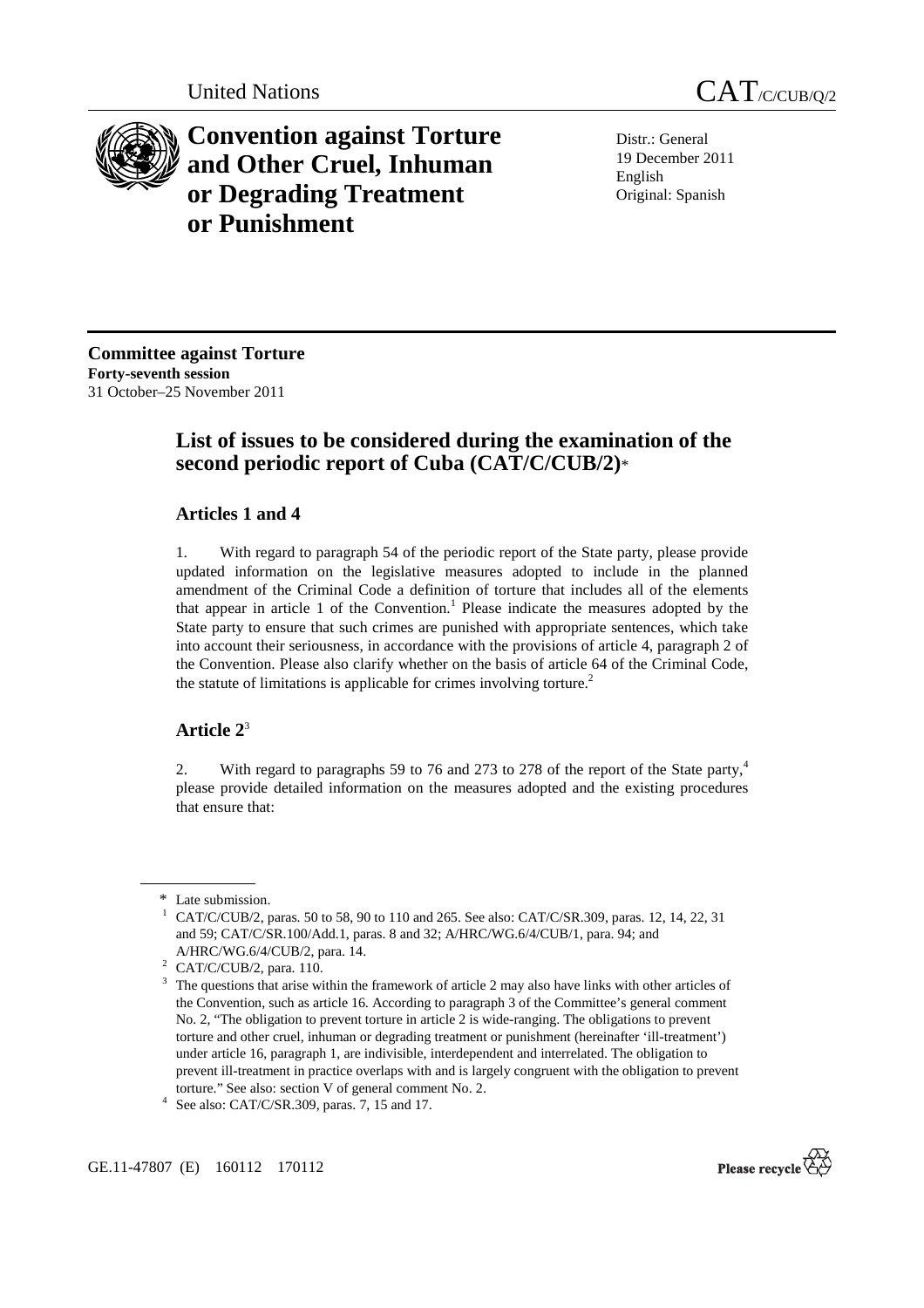(a) All persons deprived of their liberty receive access to a lawyer without delay and are able to contact their relatives or any person that they choose.<sup>5</sup> Please indicate how soon detained persons are permitted to meet with their lawyers, and who makes this decision. Have there been any registered cases of refusal of legal assistance during the period under consideration? In addition, please provide clarification on paragraph 74 of the report of the State party, in particular with regard to the governmental nature of the National Organization of Collective Law Firms (ONBC) and its dependence on the Ministry of Justice. Are lawyers authorized to practice independently?<sup>6</sup>

 (b) All detainees are informed of their rights at the time of arrest and of the charges against them and are promptly brought before a judge;

 (c) All detainees undergo a medical examination, and all medical certificates that indicate injuries compatible with torture and ill-treatment are systematically brought to the attention of the relevant prosecutor. How are detainees provided with information on their right to request an independent medical examination by a doctor and to ensure the accuracy of medical reports, including the right to see the reports?<sup>7</sup>

All persons deprived of their liberty who do not understand Spanish are provided with the services of an interpreter.

3. According to the report of the State party (paras. 77 et seq.), "Under no circumstances, however exceptional, may the orders of a superior officer or public authority be used to justify torture or other cruel, inhuman or degrading treatment or punishment." Please provide examples of cases in which this principle has been applied by the Cuban courts and relevant statistics, if any are available.

4. Please provide more detailed information on the measures adopted to guarantee the full independence and impartiality of judges and prosecutors, by ensuring, inter alia, that appointments are made according to objective criteria (paras.  $283$  and  $284$ ).<sup>8</sup> Please provide detailed information on the appointments procedure for judges, both professional and lay judges, the regulations that govern their tenure and the procedure by which they can be dismissed (paras. 130–134). Has the State party amended the rules of procedure of the courts to fully guarantee their independence in the performance of their duties in conformity with international standards, notably the Basic Principles on the Independence of the Judiciary, as previously recommended by the Committee?<sup>9</sup>

5. Please describe the jurisdiction of the military courts. Do the military courts exercise their jurisdiction in peacetime? Are military courts allowed to try civilians? Do they have jurisdiction over ordinary law crimes committed by military personnel?<sup>10</sup>

6. Have any measures been adopted to establish an independent national human rights body, in accordance with the principles relating to the status of national institutions for the promotion and protection of human rights (the Paris Principles, General Assembly

<sup>5</sup> CAT/C/CUB/2, paras. 60, 66, 69 and 70.

<sup>6</sup> A/HRC/WG.6/4/CUB/3, para. 19.

<sup>7</sup> CAT/C/CUB/2, paras. 60, 61, 65, 67 to 70 and 74; and CAT/C/SR.309, para. 47.

<sup>8</sup> See: CAT/C/SR.309, paras. 9 to 11 and 63; CAT/C/SR.310/Add.1, paras. 5, 10 and 11; A/HRC/WG.6/4/CUB/2, para. 20; A/HRC/WG.6/4/CUB/3, para. 18; and A/HRC/11/22, paras. 53, 85,

<sup>96, 127</sup> and 131 (16).<br><sup>9</sup> A/53/44, para. 118 (e).

<sup>10</sup> CAT/C/CUB/2, paras. 45, 53 (g), 104 to 110, 117, 118, 130, 181, 211, 214, 248, 250, 251, 253 to 255, 271 and 281; CAT/C/SR.309, para. 67; A/HRC/WG.6/4/CUB/2, para. 21; and A/HRC/WG.6/4/CUB/3, para. 18.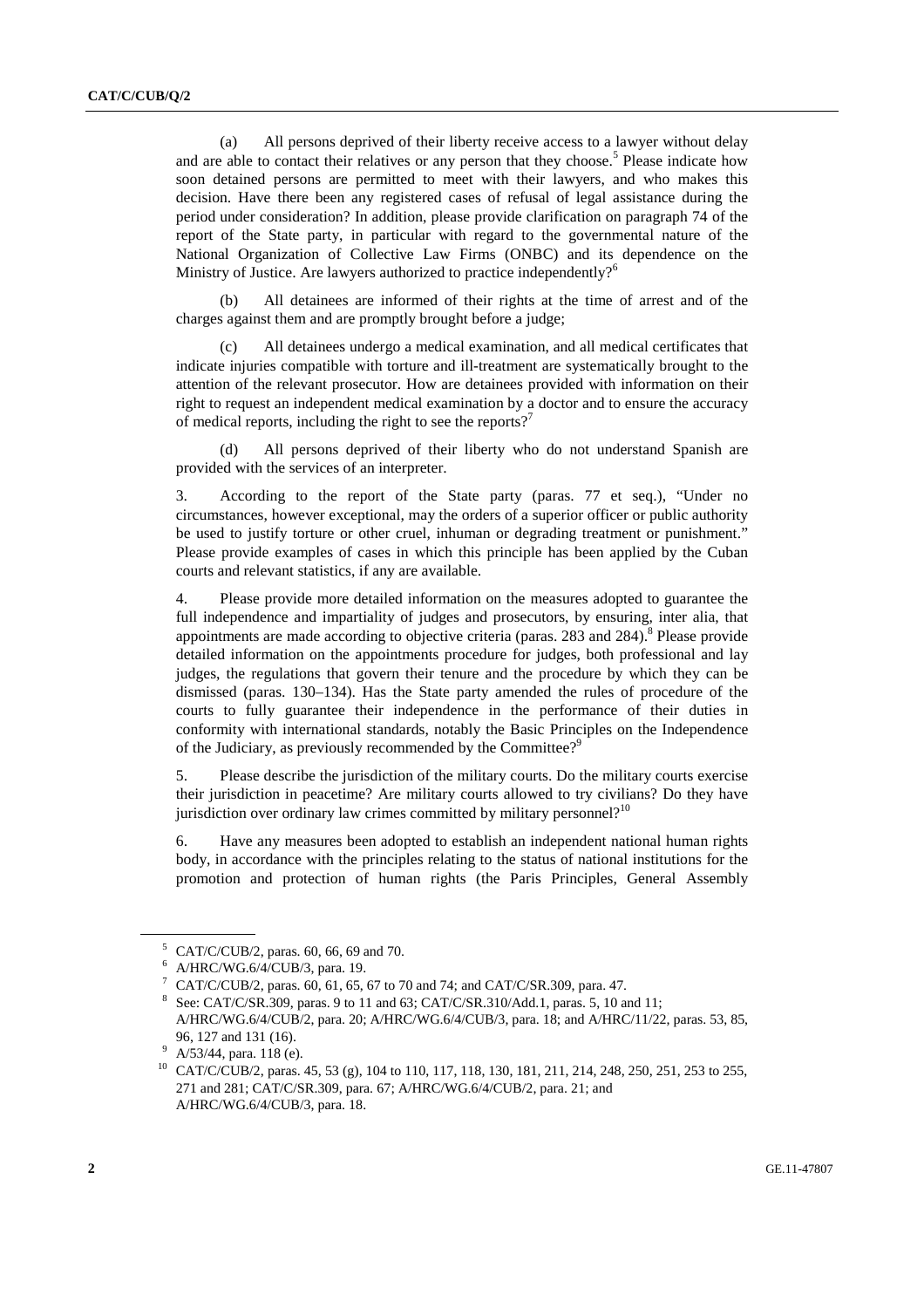resolution 48/134 of 20 December 1993, annex)?<sup>11</sup> If no measures have been adopted, why not?

7. Please provide updated information, disaggregated by age and ethnicity of the victims, on the number of complaints, investigations, prosecutions, convictions and sentences handed down in cases of gender-based violence since the consideration of the State party's initial report.<sup>12</sup> Please also provide detailed information on current legislation in the area of gender-based violence.

8. Please provide updated information, disaggregated by age and ethnicity of the victims, on the number of complaints, investigations, prosecutions, convictions and sentences imposed in cases of human trafficking since the consideration of the State party's initial report. Please also provide additional information on:

 (a) Any new legislation or measure that has been adopted to prevent and combat trafficking in persons;

 (b) The measures adopted to ensure that victims of human trafficking have access to effective remedies and reparation;

 (c) The signature of bilateral and subregional agreements with countries concerned, including neighbouring countries, to prevent and combat human trafficking.

## **Article 3**

9. Please provide detailed information on the current legislation relating to asylum and refugees, as well as the measures adopted to amend Acts 1312 and 1313 of 1976 on Migration and Aliens, respectively.<sup>13</sup> Please indicate the number of refugees, asylumseekers and other non-citizens, such as immigrants or expatriates, present in the State party's territory.

10. Please provide information about the number of persons, broken down by country of origin, who have been granted asylum or humanitarian protection, and the number of those who have been returned, extradited or expelled since the consideration of the State party's initial report. Please provide details of the grounds on which they were sent back, including a list of countries to which individuals were returned. Please provide detailed information on the type of appeal mechanisms that may exist, on whether any appeals have been made and if so, their outcome.

11. Please indicate the number of cases of refoulement, extradition and expulsion carried out by the State party during the reporting period through the acceptance of diplomatic assurances or the equivalent thereof, as well as any instances in which the State party has offered such diplomatic assurances or guarantees. What are the minimum contents of any such assurances or guarantees, whether given or received, and what measures with regard to subsequent monitoring have been taken in such cases?

12. Please provide information on the measures taken to establish an effective mechanism to identify persons in need of international protection among victims of trafficking found in the territory of the State party.

<sup>&</sup>lt;sup>11</sup> A/HRC/11/22, paras. 95 and 131 (6).

<sup>&</sup>lt;sup>12</sup> A/HRC/WG.6/4/CUB/2, paras. 17 to 19; A/HRC/11/22, paras. 82, 96, 129 and 131 (12) and (15); CEDAW/C/CUB/CO/6, paras. 6, 18 and 20; E/CN.4/2000/68/Add.2, paras. 17 and 103; and

E/CN.4/2000/131.<br><sup>13</sup> CAT/C/CUB/2, paras. 83 to 89; CAT/C/SR.309, paras. 26 and 46; CAT/C/SR.310/Add.1, paras. 6 and 7; CERD/C/CUB/CO/14-18, para. 18.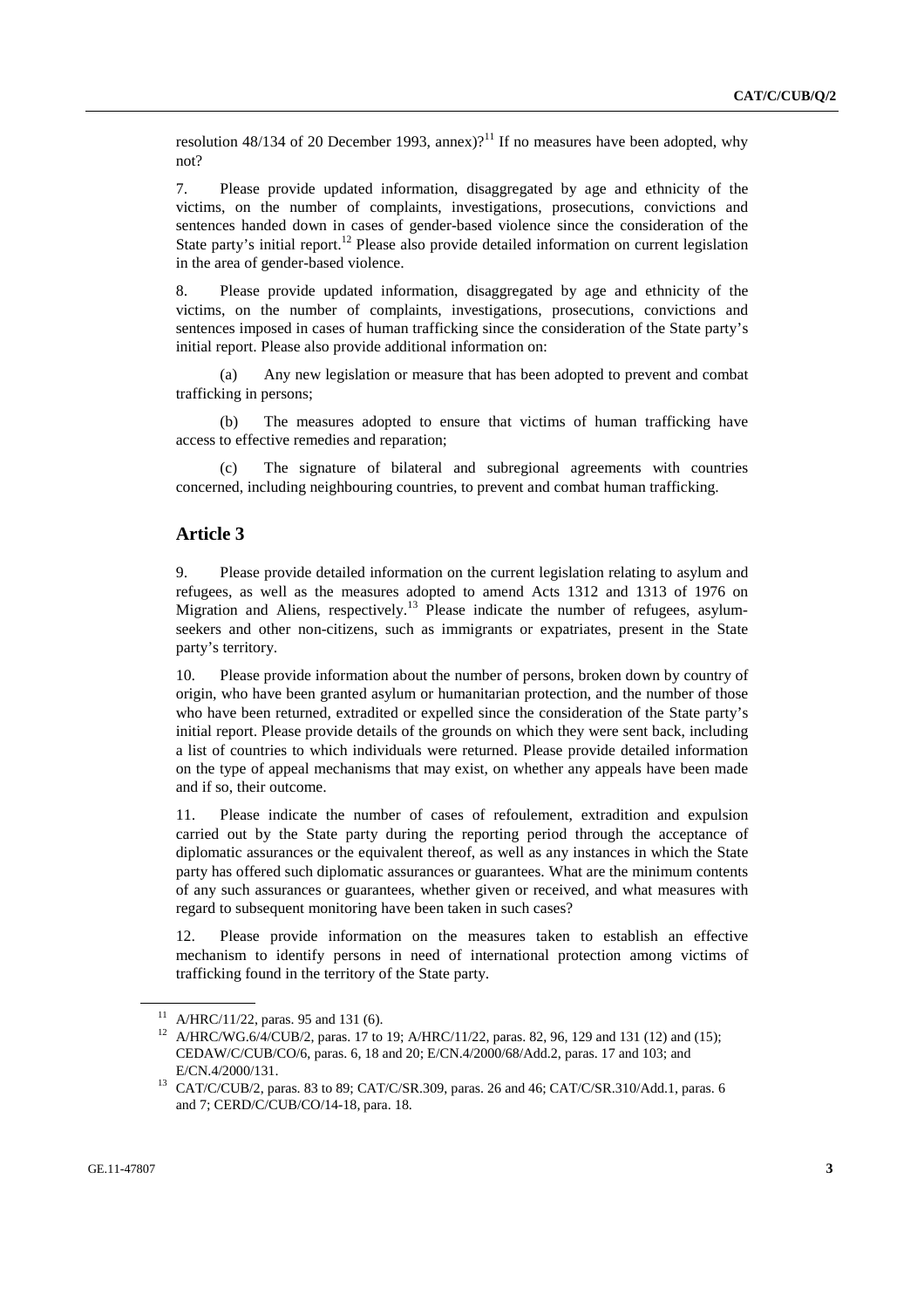13. Please provide information on the number of reported cases of ill-treatment or physical abuse committed by law-enforcement officials against asylum-seekers since the consideration of the State party's initial report and the penalties imposed on perpetrators of such acts.

## **Articles 5, 7 and 8**

14. With regard to paragraph 152 of the report, please indicate whether, since the examination of the initial report in 1997, the State party has rejected, for any reason, any request for extradition by another State of an individual suspected of having committed an offence of torture, and has started prosecution proceedings as a result. If so, please provide information on the status and outcome of such proceedings.<sup>14</sup>

### **Article 10**

15. With regard to the information related to article 10 of the Convention contained in the report (paras. 158 to 176), please clarify whether the training programmes for police officers and other law-enforcement officers include specific training on the provisions of the Convention.15 Please also indicate whether the State party has developed a methodology to assess the effectiveness and impact of these programmes and, if so, please provide information on the results of the application of this methodology.

16. Please provide more detailed information on training programmes for judges, prosecutors, forensic doctors and medical personnel dealing with detained persons, to detect and document physical and psychological sequelae of torture. Do such programmes include specific training with regard to the Manual on the Effective Investigation and Documentation of Torture and Other Cruel, Inhuman or Degrading Treatment or Punishment (the Istanbul Protocol)?<sup>16</sup>

# **Article 11**

17. With regard to the reply given by the State party to the recommendation included in the previous concluding observations of the Committee on the establishment of a system of regular review of places of detention as required by article 11 of the Convention (paras. 279–282), please provide detailed information on the efforts made by the State party to ensure effective and independent supervision of detention facilities.<sup>17</sup> Are representatives of non-governmental organizations, including the International Committee of the Red Cross, permitted to conduct regular and unannounced visits to all places of detention?<sup>18</sup>

18. Please provide updated information, including statistics, disaggregated by sex, age and ethnicity, on the number of pretrial detainees<sup>19</sup> and convicted prisoners and the occupancy rate of all places of detention. Please provide a complete list of special work and

<sup>14</sup> See: CAT/C/CUB/2, paras. 111 to 157; and CAT/C/SR.309, paras. 26 to 30 and 57.

<sup>15</sup> CAT/C/CUB/2, paras. 158 to 165 and 285.

<sup>16</sup> Ibid, paras. 166 to 176; CAT/C/SR.309, para. 47.

<sup>17</sup> A/53/44, para. 118 (f); A/HRC/WG.6/4/CUB/2, para. 15; and A/HRC/11/22, paras. 64, 65, 124 and

<sup>131 (14). 18</sup> A/HRC/WG.6/4/CUB/2, para. 31; A/HRC/WG.6/4/CUB/3, para. 7; A/HRC/11/22, paras. 79, 82 and 131 (10) and (11); and CAT/C/CUB/2, para. 293. 19 CAT/C/SR.209, paras. 37 and 60; and CAT/C/SR.310/Add.1, paras. 30 and 31.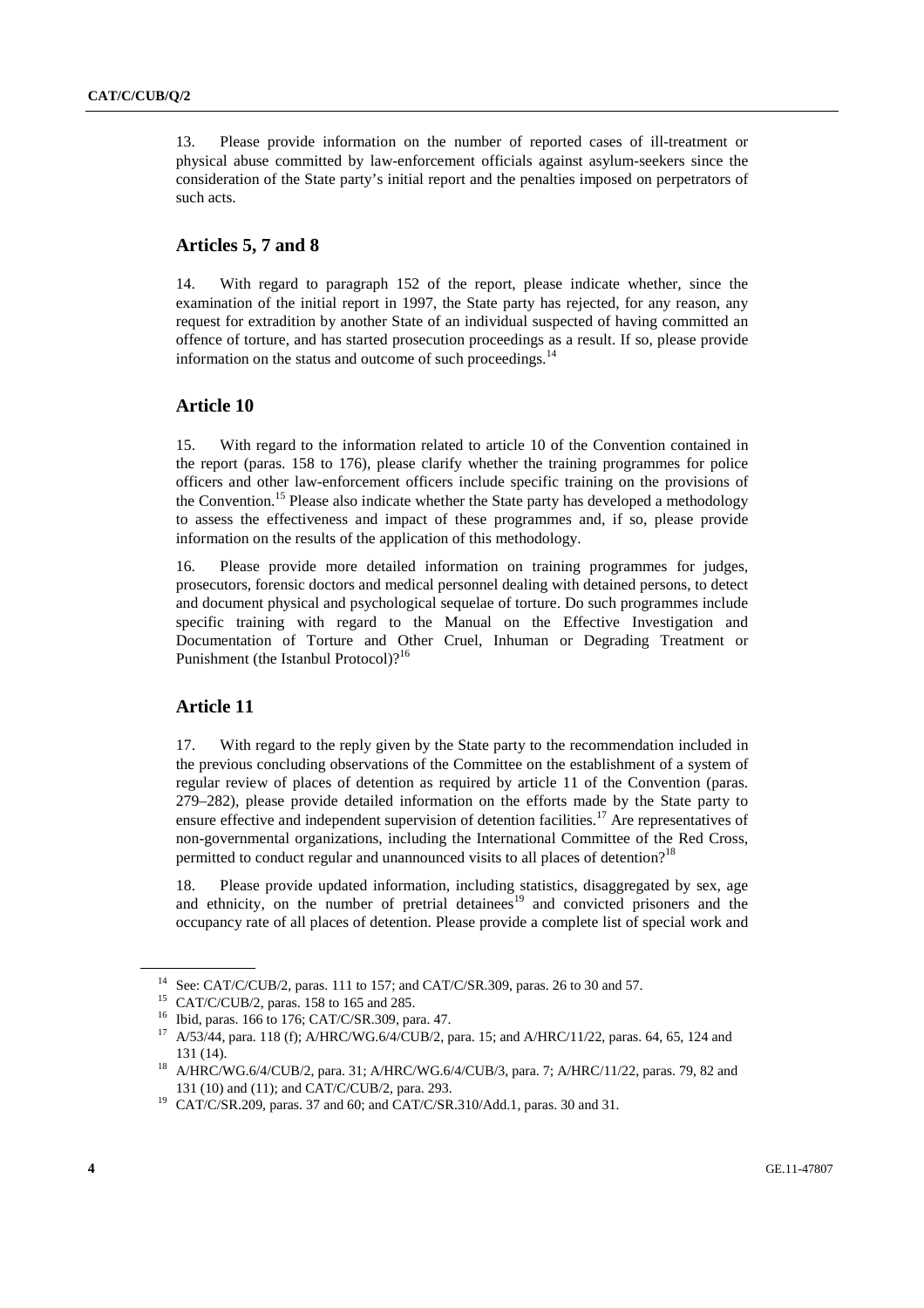education centres in the territory of the State party as well as statistics, disaggregated by sex, age and ethnicity, on the number of persons detained in such centres.

19. Please give details of the different levels or stages of the penitentiary system and of classification procedures and criteria.<sup>20</sup> Please comment on the information that suggests that in the Cuban prison system, prisoners allegedly experience overcrowding, malnutrition, lack of hygiene, unhealthy conditions, and inadequate medical care. According to the information received by the Committee, persons detained for political reasons are systematically held in solitary confinement, undergo beatings, political re-education programmes, visiting restrictions and are denied medical care.<sup>21</sup> Please provide information on any investigation into this alleged degrading treatment.

20. Please provide information on the number of prisoners sentenced to death who are awaiting execution and on the number of executions carried out since the consideration of the previous periodic report. What methods of execution are used by the State party? What are the conditions of detention for prisoners awaiting execution? Has the State party considered abolishing the death penalty or, failing that, formalizing the current de facto moratorium on the death penalty? $2^{22}$ 

21. Please provide updated information, disaggregated by sex, age and ethnicity, on the number of persons deprived of their liberty as a result of the application of the security measures taken prior to the commission of an offence contained in articles 78 to 84 of the Criminal Code.

22. Please provide disaggregated statistical data regarding deaths in custody during the period under consideration, broken down by place of detention, sex, age, ethnicity of the deceased and cause of death.23 Please give detailed information on the results of the investigations into the deaths and the measures taken to prevent suicides and other sudden deaths in detention centres. Please also indicate the protocols in place for the treatment of detainees who are on hunger strike, as well as the measures adopted in relation to the following cases of hunger strike: Mr. Orlando Zapata Tamayo (died on 23 February 2010), Mr Guillermo Fariñas, Mr. Darsi Ferrer Ramirez, Mr. Franklin Peregrino, Mr. Jose Ubaldo Izquierdo Fernández, Mr. Juan Bermudez Toranzo, Ms. Iris Támara Aguilera, Mr. Jorge Luis García Pérez, known as "Atúnez", Mr. Diosiris Santana Pérez and Mr. Segundo Rey Cabrera González. According to information received by the Committee, Mr. Yordani Martínez and Mr. David Piloto were handcuffed and beaten by one of the officers at Valle Grande prison in retaliation for declaring a hunger strike in May 2011. Please comment on this information.

23. Please provide information about the frequency of violence among prisoners, including any cases involving possible negligence on the part of the law-enforcement personnel, and the number of complaints made in this regard. What preventive measures have been taken?

24. Please provide information on the number of persons deprived of their liberty in psychiatric hospitals and in other institutions for persons with mental or physical

<sup>&</sup>lt;sup>20</sup> A/HRC/WG.6/4/CUB/1, paras. 90 (b) and (c) and 93.

<sup>&</sup>lt;sup>21</sup> A/HRC/WG.6/4/CUB/1, paras. 88 to 104; A/HRC/WG.6/4/CUB/2, paras. 15 and 16; A/HRC/WG.6/4/CUB/3, paras. 14 and 15; A/HRC/11/22, paras. 42, 110 and 123; A/HRC/WG.6/4/CUB/1, paras. 90 (h) and 99 to 101; A/HRC/WG.6/4/CUB/2, para. 16;

A/HRC/11/22, para. 117; and A/HRC/WG.6/4/CUB/1, paras. 102 to 104.<br><sup>22</sup> CERD/C/CUB/CO/14-18, para. 12; A/HRC/WG.6/4/CUB/1, para. 39; A/HRC/WG.6/4/CUB/2, para. 13; A/HRC/WG.6/4/CUB/3, paras. 11 and 12; A/HRC/11/22, paras.74, 79, 86, 105, 106, 126 and 131

<sup>(13). 23</sup> A/HRC/WG.6/4/CUB/3, para. 17; CAT/C/SR.309, para. 24.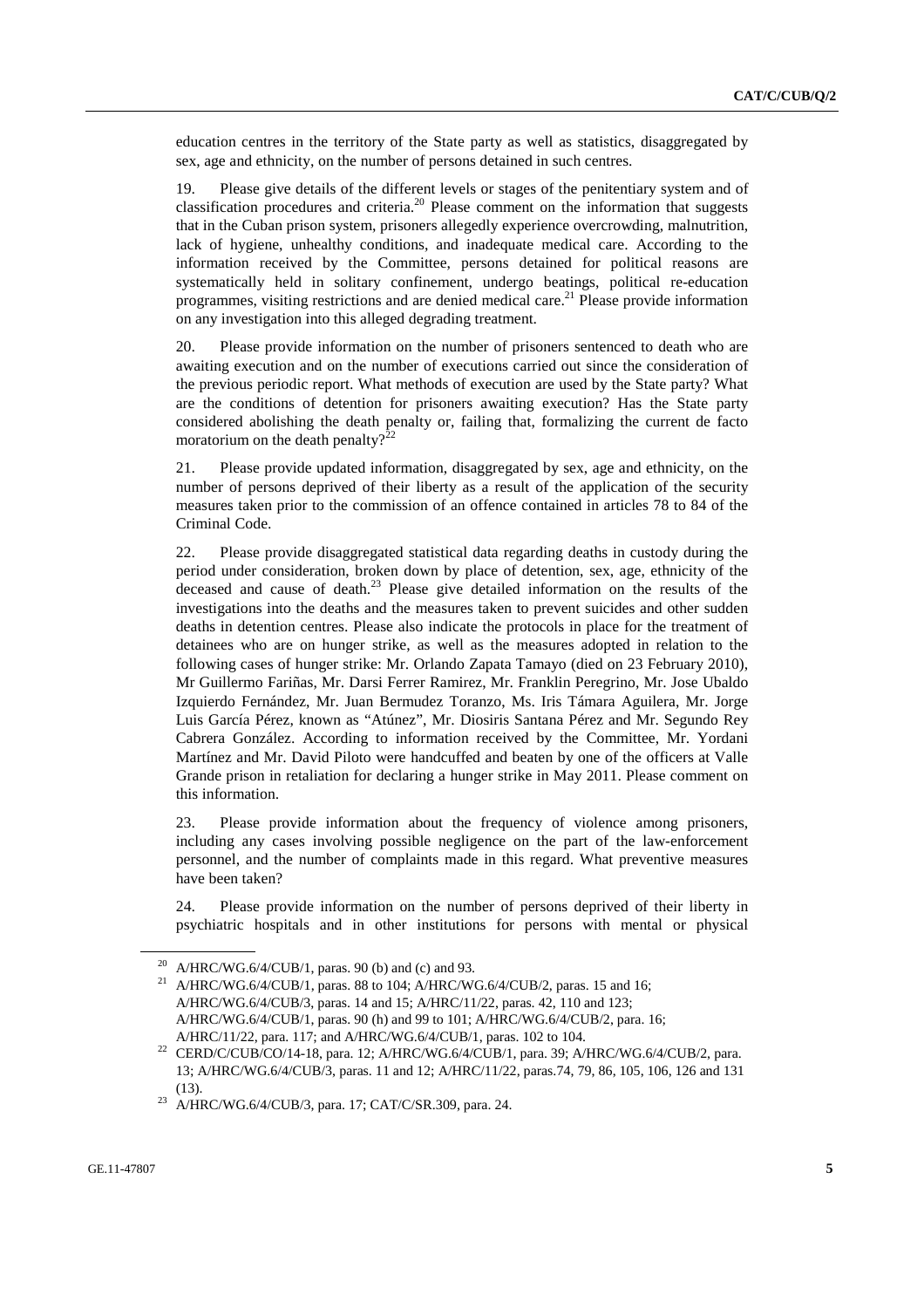disabilities. What is the situation with respect to alternative forms of treatment, such as community-based rehabilitation services and other forms of outpatient treatment programmes? Please provide information on any investigations and any disciplinary or criminal proceedings related to the deaths of 26 patients in the Havana Psychiatric Hospital in January 2010.

# **Articles 12 and 13**

25. With regard to the response given by the State party to the recommendation included in the Committee's previous concluding observations for the development of a permanent and transparent procedure for receiving complaints about torture and ill-treatment (paras. 266–272), please describe the measures adopted to ensure that all reports of torture and illtreatment are investigated promptly and impartially by an independent body.<sup>24</sup>

26. Please provide detailed statistical data, disaggregated by sex, age, ethnicity, prison regime and place of detention, on complaints of acts of torture and ill-treatment recorded during the period under consideration. Please include information on investigations, disciplinary and criminal proceedings, convictions and the penal or disciplinary sanctions applied. In particular, please provide information on the outcome of the investigations and on disciplinary and/or criminal proceedings concerning:

 (a) The death of Mr. Juan Wilfredo Soto García at Santa Clara Provincial Hospital on 8 May 2011, three days after reporting that police officers had arrested and beaten him up;

 (b) The beating inflicted by some eight State security officers on the human rights defender Mr. Darsi Ferrer during his arrest on 9 July 2009.

27. Please clarify whether there is an internal complaints system in place for persons deprived of their liberty.<sup>25</sup> If so, please provide information on the measures adopted to guarantee the independence of this mechanism.

## **Article 14**

28. With regard to paragraphs 236 to 246 and 286 to 288 of the periodic report of the State party, please provide information on redress and compensation measures, including the means of rehabilitation ordered by the courts and actually provided to victims of torture, or their families, since the examination of the initial report of the State party.<sup>26</sup> This information should include the number of requests made, the number granted, and the amounts awarded and those actually paid in each case.

29. Please clarify whether the right to receive compensation depends on the existence of a criminal conviction ordering compensation. Please indicate how many victims have been compensated despite the perpetrator not being identified. Do investigations into such cases continue until the perpetrator(s) is/are identified and brought to justice? Can compensation be obtained by a victim of torture or cruel, inhuman or degrading treatment if the perpetrator has been subjected to a disciplinary, but not a criminal penalty?

<sup>24</sup> A/53/44, para. 118 (b); CAT/C/CUB/2, paras. 211 to 235, 283 and 284; CAT/C/SR.309, paras. 38 and 39; A/HRC/WG.6/4/CUB/3, para. 13; A/HRC/4/12; A/HRC/WG.6/4/CUB/2, paras. 3, 14 and 23;

A/HRC/WG.6/4/CUB/1, paras. 80 and 87; and A/HRC/11/22, paras. 40 and 124. 25 A/HRC/11/22, paras. 19 and 124; and A/HRC/WG.6/4/CUB/2, para. 15.

<sup>26</sup> See also: CAT/C/SR.309, paras. 42 and 49; CAT/C/SR.310/Add.1, paras. 14 and 33; and A/HRC/WG.6/4/CUB/2, para. 14.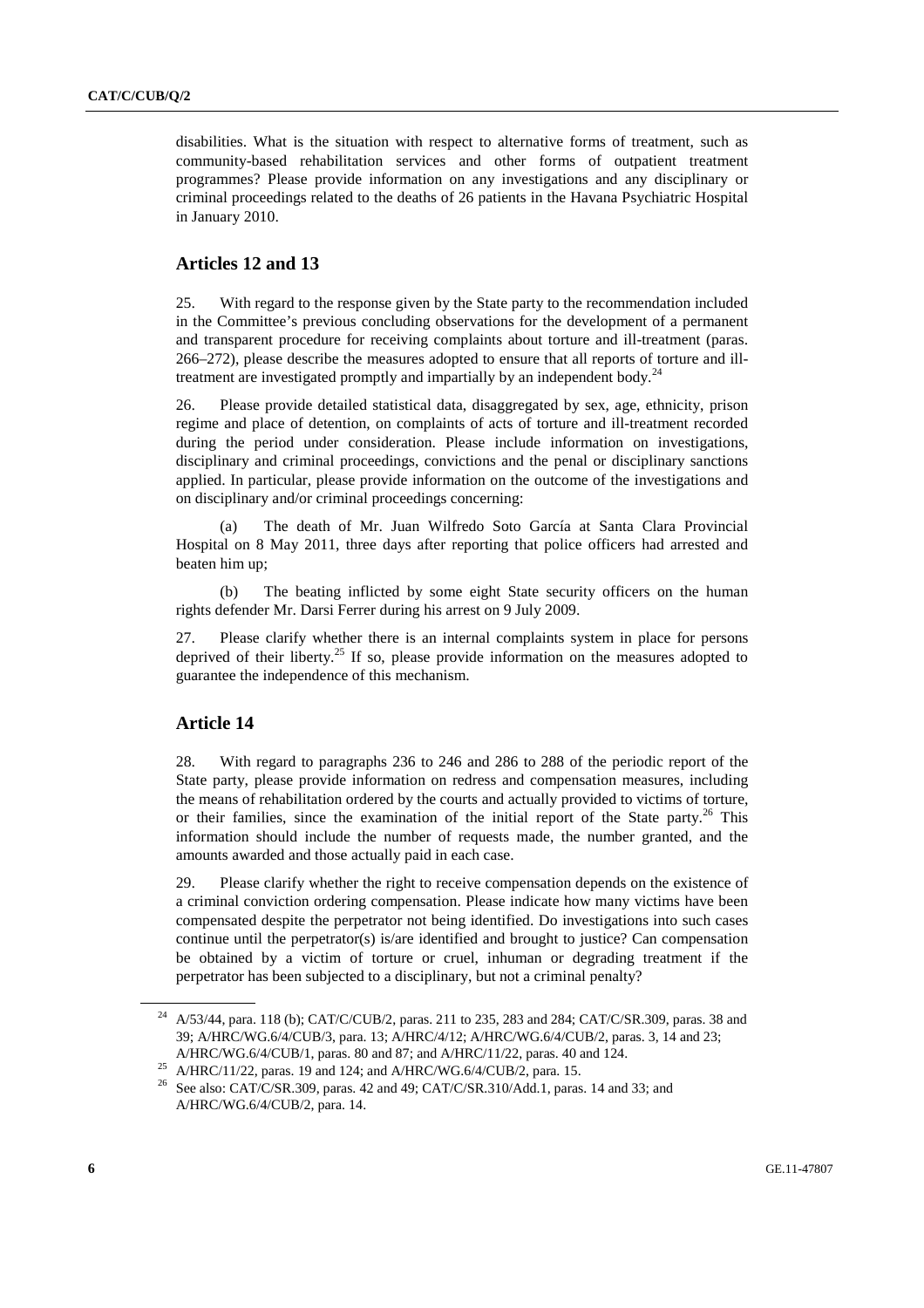30. Please provide information on any reparation programmes, including treatment of trauma and other forms of rehabilitation provided to victims of torture and ill-treatment, as well as the allocation of adequate resources to ensure the effective functioning of such programmes.

# **Article 15**

31. In respect of paragraphs 247 to 255 of the periodic report, please describe the specific measures adopted to ensure actual observance of the principle of inadmissibility of evidence obtained through torture.<sup>27</sup> Please provide examples of any cases that have been dismissed by courts because of the use of evidence or testimony obtained through torture or ill-treatment.

#### **Article 16**

32. Please comment on the reports that independent human rights defenders, writers, teachers, journalists and bloggers, as well as leaders of opposition political movements, dissident social or trade union militants and their relatives continue to be subject to acts of intimidation and harassment, including, inter alia, house arrest, arbitrary detention, ostracism, intrusive surveillance, restrictions on free movement, and loss of employment.<sup>28</sup> Please provide detailed information on the outcome of criminal investigations and prosecutions, including sentences imposed, for physical attacks and death threats made against human rights defenders. In particular, please provide information on the outcome of the investigations and any disciplinary and/or criminal proceedings related to:

 (a) The alleged acts of harassment and physical aggression experienced by Ms. Reina Luisa Tamayo Danger following the death of her son, Mr. Orlando Zapata Tamayo, in February 2010;

 (b) The continuous acts of harassment, intimidation and physical aggression allegedly suffered by members of the Ladies in White group during the period under review;

 (c) The alleged acts of intimidation and physical aggression committed by State security officers against the bloggers Ms. Yoani Sánchez and Mr. Orlando Luis Pardo in November 2010;

 (d) The alleged acts of aggression committed by the police during a peaceful demonstration in Sancti Spíritus on 24 February 2008;

The alleged aggression against Mr. Alexandre Santos Hernández, who was attacked in public in Holguín by eight members of a "rapid response brigade" in June 2006;

 (f) The alleged attack in December 2006 on relatives of the journalist Raymundo Perdigón Brito in Sancti Spíritus by a number of members of a "rapid response brigade" as he left the court where he had been convicted of "posing a risk".

<sup>27</sup> CAT/C/SR.309, paras. 16, 21 and 45; and CAT/C/SR.310/Add.1, para. 29.

<sup>&</sup>lt;sup>28</sup> A/HRC/WG.6/4/CUB/2, paras. 29, 30 and 36; A/HRC/WG.6/4/CUB/3, paras. 16, 17, 21, 22, 25 and 29; A/HRC/11/22, paras. 64, 79, 82, 83, 96, 110, 114, 115 and 131 (17); and A/HRC/WG.6/4/CUB/2, para. 26.